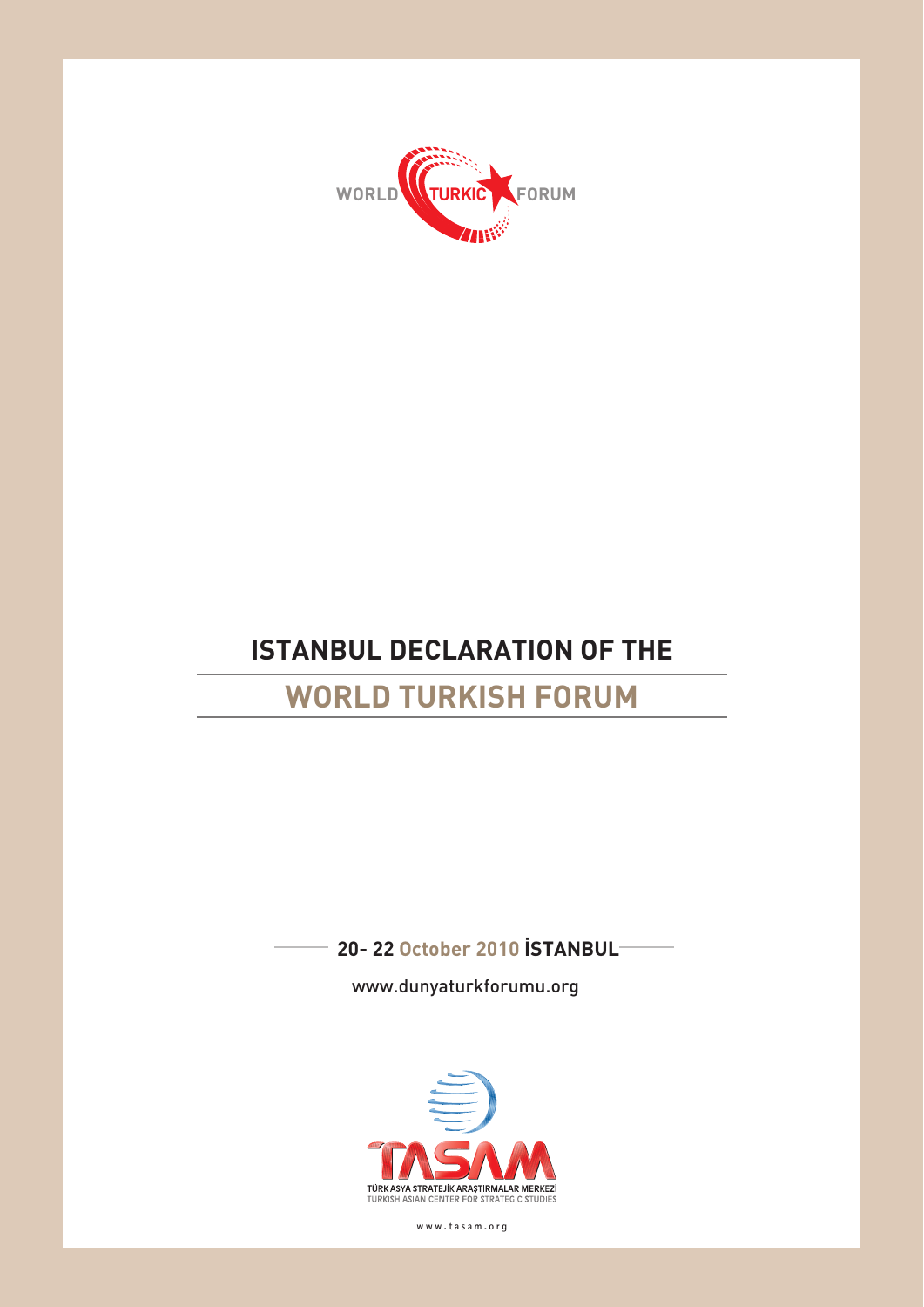## **ISTANBUL DECLARATION OF THE**

### WORLD TURKIC FORUM

#### **( THE TEMPORARY PRESIDENCY STATEMENT )**

1 - The World Turkic Forum is held between October 20th and 22nd 2010 in Istanbul with a creative and sincere ambience. It has been focused on the main theme of "Turkic Council Turkic Diaspora and Socioeconomic Cooperation" in the World Turkic Forum organized by Turkish Asian Center of Strategic Studies (TASAM). The thought and opinion leaders, administrators of the nongovernmental societies and think tanks, academics, national parliament members from Turkey and participant countries, Minister of Diaspora of Azerbaijan, Minister of Environment of Kosova and representatives of protocol in various levels, Secretary General of Turkish Council, Secretary General of TURKPA, Secretary General of TURKSOY, Presidency of External Turcs and Relative Communities, Representatives of observer diplomatic missions, related experts and representatives of media have been participated to the meeting from 60 countries among the countries who speak the Turkish language and where there is the Turkic Diaspora.

The issues of the "Reflections of Global and Regional Problems to Turkic World", the "NGOs in Turkic World and the Problems in front of the Development of Non Governmental Organizations", the "Cooperation on the Fields of Education- Science-Culture and the Role of the NGOs", the "Xenophobia, Social Marginalization and Turkic Diaspora", the " Constitutional Elements of Turkish Culture: Do We Have A Project of Universal Values for All Humanity?" the "Turkic Culture Domaine: From Cultural Variety to Intercultural Dialogue 1", the "So-called Genocide, Turkish Diaspora and Cooperation", the "Turkish Culture Domaine: From Cultural Variety to Intercultural Dialogue 2"- Model of Mardin", the "Existing Situation on the Issue of Socio Economic Cooperation, the New Cooperation Fields and Institutionalization" have been discussed within this frame. Also the opinions have been exchanged related to the fields where the cooperation between the countries who are the participants of World Turkic Forum and diasporas could be realized on these matters.

2 - - - The participant persons and institutions have taken the decision to cooperate together during the forum for the mutual benefit for both their countries as well as for Turkic World too. It has been decided that this decision has to be presented to the attention of all the related public authorities, the High Level Officers of Turkish Council, Meetings of Ministers of Foreign Affairs and Summits of State and Government Presidents and Presidency of External Turcs and Relative Communities being on top. Also the accentuation of the importance to this process of the related public authorities has been adopted.

3-The necessity of determination of an action plan by the persons and institutions who are the participants of the World Turkic Forum in order that they realize an effective cooperation has been rised in the forum. This action plan, first of all, needs to necessitate the set up of an international communication network which will function on a sufficient and effective level between the participants of World Turkic Forum.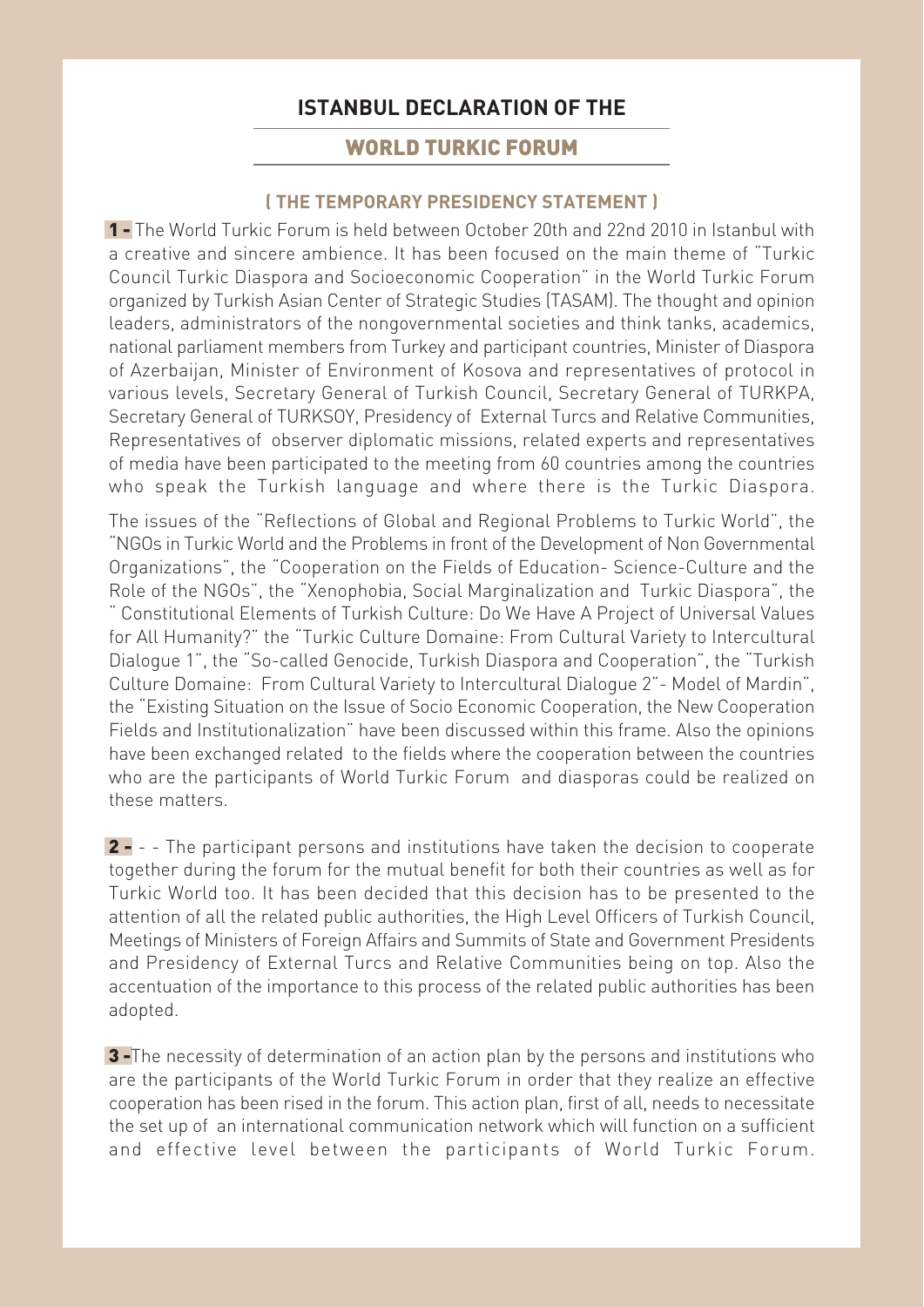### **ISTANBUL DECLARATION OF THE**

#### WORLD TURKIC FORUM

In this context it has been agreed on the issue to set up an internet portal which will diffuse from the address of www.dunyaturkforumu.org on the languages and dialects of Turkish, English, Uzbek, Kyrgyzn, Azerbaijanese , Kazakh, Turkoman as the communication network with the purpose of cooperation and coordination.

4 - Within the frame of the common platform and action plan, with an approach that takes as base the cooperation and coordination, the formation of a "Wise Men's Group" and "Network Contact group" has been proposed besides the working groups on different issues. The importance has been accentuated of planning those necessary to be done within the frame of the action programs, of directing the activities which will be realized by these working groups by meeting at least once a year and their contribution to the formation of the coordiantion and agenda of World Turkic Forum which will be organized once a year. The expansion of the institutionalization incrementally every year, in a healthy and sustainable manner has been adopted as principle, it has been agreed to form a source for the finance of the institutional function of the forum. It has been decided to attempt before the related civil and official authorities for the "fund" which will be formed

5 - - It has been accentuated that this process which became concrete under the institutional size of World Turkic Forum could be able to provide contribution to the decision takers and to the international instituions including the Turkic Council. From other side, it has been adopted that the administration of the process has to be performed by the Secretary General of Turkic Council and the Presidency of the External Turcs and Relatives Communities in consultation with the authorities of the related countries. The timing and action plan has been determined within the reciprocal interaction, the vital importance of the sustainable institutionalization has been accentuated.

6 - The spreading out of the common communication language in condition to protect the dialects and the performance of reciprocal cooperation on the risks and rising threats such as the "Problem of So-Called Armenian Genocide", "Termination of the Occupation of Karabagh", "International Crimes and Terrorism", "Xenophobia and Marginalization", "Cyprus", "Return of the Meskhetian and Crimean Turks to their Homeland" and "Islamophobi" have been proposed during the forum. It has also been confirmed the importance of the dual cooperation between the institutions with the institutionalizations and activities which will be run multilateraly.

7 -- - It has been accentuated that the hosting of the forum meetings which will be repeated yearly is open to all participant countries, it has been adopted that the meeting of the second World Turkic Forum has to be held in Baku in the second half of October 2011 following the proposal of Nazim IBRAHIMOV, the Minister of Diaspora of Azerbaijan and that the General Secretariat for the administration of the World Turkic Forum has to be in Istanbul.